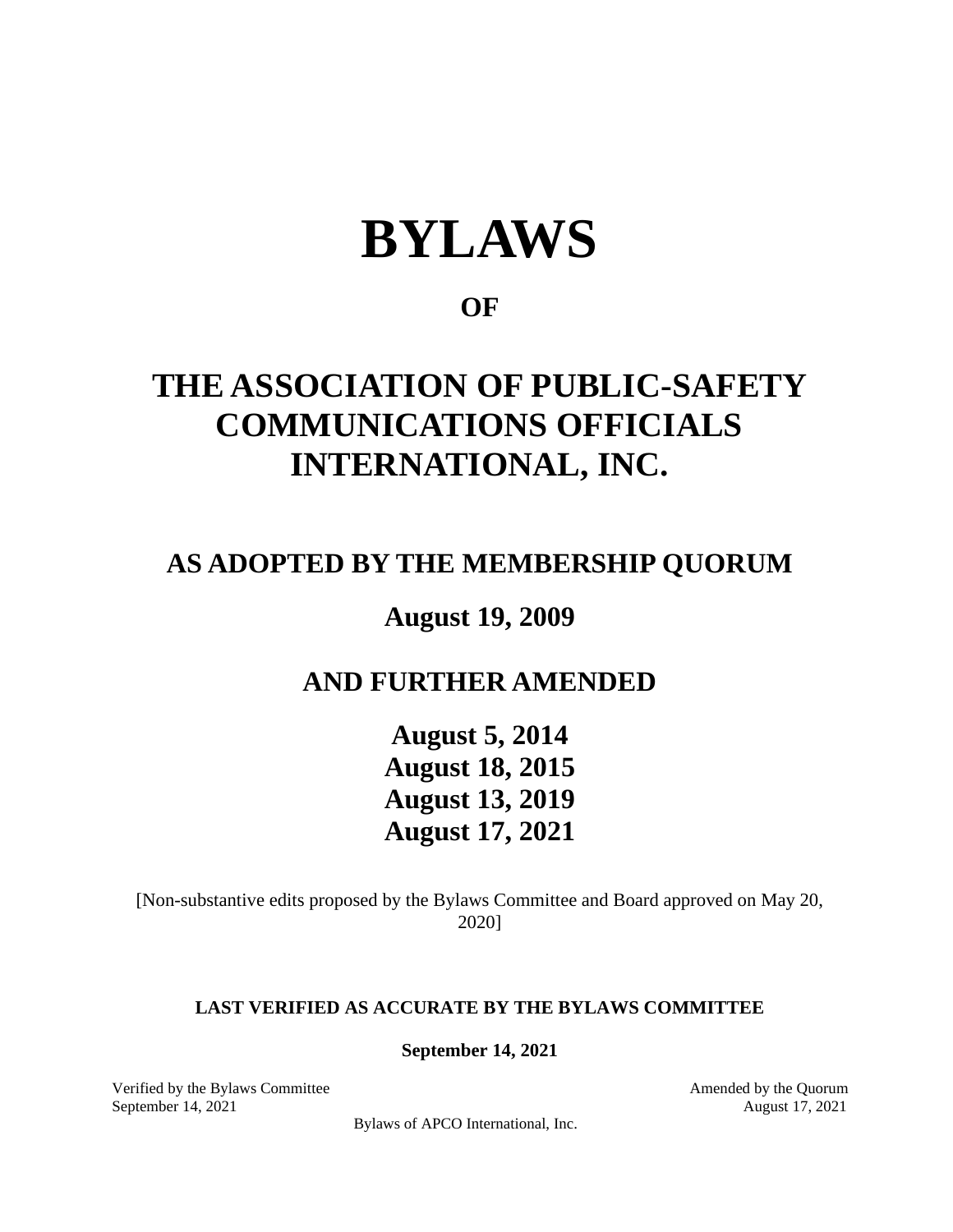### **BYLAWS**

#### **OF**

#### **APCO-INTERNATIONAL, INC.**

(Adopted: 08/19/2009; Amended: 08/05/2014, 08/18/2015, 08/13/2019, 8/17/2021)

#### **ARTICLE I OFFICES**

Section 1.1 Name. The name of this corporation is the Association of Public-Safety Communications Officials International, Inc., also known as APCO International ("Association").

Section 1.2 Office. The registered office of the Association is located at the principal place of business within the State of Florida. The Corporation may also have offices in such other places as the Board of Directors may from time to time determine, or the business of the Corporation may require.

#### **ARTICLE II PURPOSES**

Section 2.1 Primary Purpose. The members of this nonprofit Association serve or support that function of government which provides public safety communications services. The primary purposes of this Association are to:

(a) foster the development and progress of public safety communications and supporting information technologies by means of research, planning, coordination, training and education in areas concerned with law enforcement, fire, emergency rescue and medical services, conservation, forestry, highway maintenance, emergency management and other public safety services;

(b) promote the rapid and accurate collection, exchange and dissemination of information relating to emergencies and other vital public safety communications among and between all levels of local, tribal, state and federal governments and those who work with them;

(c) represent its members, public safety communications and supporting information technological interests in general before regulatory and policy-making bodies as may be appropriate; and

(d) strive to protect citizens and their property and provide for their welfare by these and other appropriate means.

#### **ARTICLE III MEMBERSHIP**

Section 3.1 Membership. Membership in the Association shall be open to persons in good standing who satisfy the requirements of the membership policy as established and amended by the Membership Quorum.

Verified by the Bylaws Committee Amended by the Quorum June 9, 2020 August 13, 2019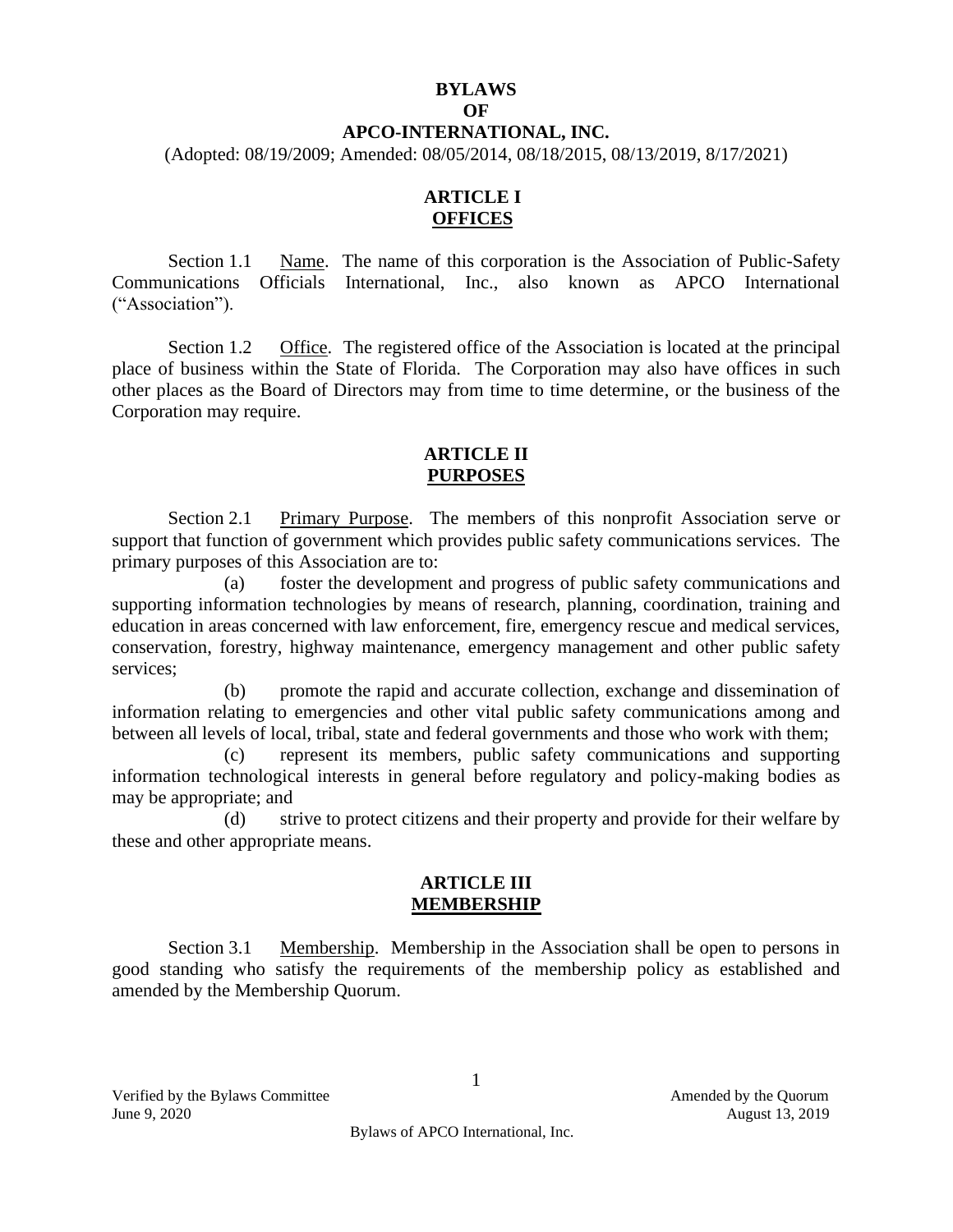Section 3.2 Voting Rights. All persons in a voting-eligible category of Membership are entitled to one vote on each matter submitted to a vote under the Membership Quorum.

Section 3.3 Positions of Leadership. Positions on the Executive Committee, Board of Directors, Executive Council, and those of Chapter President, Chapter Treasurer and Chapter Secretary, may only be held by voting-eligible Members, subject to the individual satisfying all other eligibility criteria for the position being sought, except that individuals selected to a post that is intended to solely represent Association or Chapter members in a non-voting category must themselves be members in the same non-voting category.

Section 3.4 Revocation. If, at any time, a member shall violate any of the terms of Membership, the Association may revoke the individual's membership pursuant to the policies and procedures of the Association.

#### **ARTICLE IV CHAPTERS & REGIONS**

Section 4.1 Chapters. The Association may establish Chapters within the United States and its territories and in other countries as authorized by the Executive Council. Chapters shall function in compliance with the Bylaws of the Association and applicable policy, but in all respects are separate and distinct organizations operating independently of the Association and financially responsible for their own operations.

Section 4.2 Regions. The Chapters of the Association shall be divided into Regions as authorized by the Executive Council based upon the geo-political boundaries of states, territories, and other designations.

Section 4.3 International. A Chapter to be known as the International Chapter shall consist of all individual members of the Association who do not reside and/or work within the geographic boundaries of the United States, its territories, or any other Chapter of the Association. The Executive Committee of the Board of Directors shall serve as the officers of this Chapter.

#### **ARTICLE V MEMBERSHIP QUORUM**

Section 5.1 Membership Quorum. The Association shall meet annually, and such meeting shall be known as the Annual Conference. Voting-eligible Members attending a business meeting of the Annual Conference shall constitute the Membership Quorum.

#### **ARTICLE VI EXECUTIVE COUNCIL**

Section 6.1 Selection. The Executive Council shall consist of one non-commercial, voting-eligible member selected by each of the Chapters in accordance with the requirements of the Chapter's Constitution and/or Bylaws, or in the case of the International Chapter, a nomination process overseen by the Executive Committee of the Board of Directors.

Verified by the Bylaws Committee  $\overline{2}$   $\overline{2}$  Amended by the Quorum September 14, 2021 August 17, 2021

2

Bylaws of APCO-International, Inc.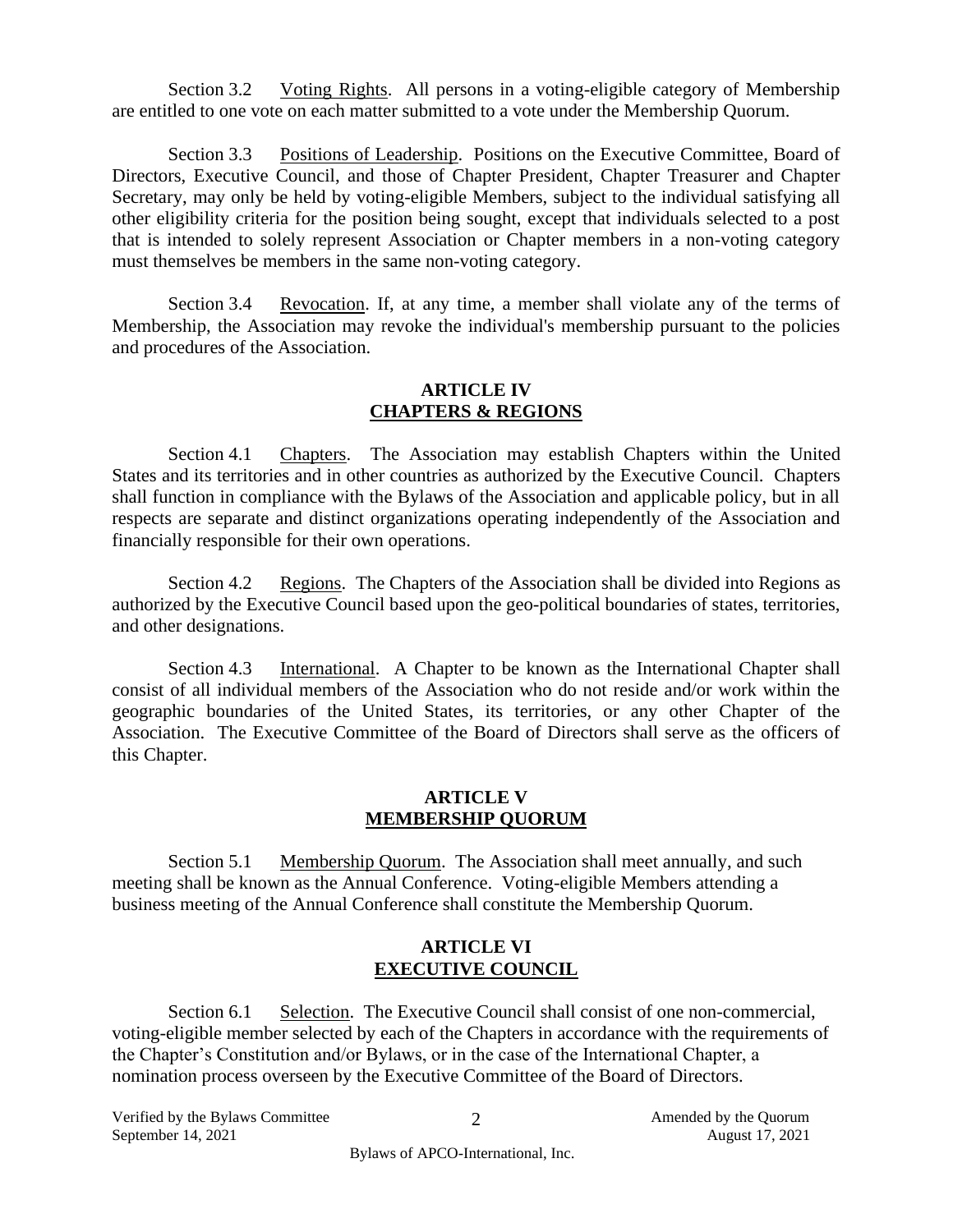Section 6.2 Duties: Executive Council members shall:

(a) serve as a direct conduit for the exchange of information to and from the Regional Representative on the Board of Directors, the Chapters and their members;

(b) consider any requests to create, modify or cancel the charters of Chapters, except the International Chapter;

(c) make recommendations on any proposed Bylaws amendments or certain policy changes that require ratification by the Membership Quorum;

(d) provide advice to the Board of Directors on matters of importance to the public safety communications industry;

(e) offer guidance to the Board of Directors on strategic planning;

(f) select Regional Representatives to the Board of Directors in accordance with section 7.3; and

(g) select one Executive Council member per Region to serve on Executive Council committees.

Section 6.3 Meeting. The Executive Council shall meet in conjunction with the Annual Conference in furtherance of its duties.

#### **ARTICLE VII BOARD OF DIRECTORS**

Section 7.1 Composition. The Board of Directors shall consist of:

- (a) the Executive Committee;
- (b) two members selected by each Region;
- (c) one member of the Commercial Advisory Council; and
- (d) the Executive Director, who shall serve as a non-voting member.

With the exception of (c) above, no member of the Board of Directors shall represent a commercial interest as set forth in the membership policy. With the exception of (d) above, no member shall be a full-time salaried employee of the Association.

Section 7.2 Terms. Directors fulfilling roles listed in (b) and (c) above shall serve two-year terms with none serving more than four consecutive years. Upon reaching this limit, such Directors need to sit out at least one year to regain eligibility to serve in the same capacity on the Board of Directors. One Director from each Region serving under (b) shall be selected in an odd-numbered year, and the other selected in an even-numbered year. The Director in (c) shall be selected in the odd-numbered year.

Section 7.3 Selection by each Region. The selection under (b) shall be in accordance with criteria and a process approved by the Executive Council and such selection each year shall be made in conjunction with the Executive Council meeting. Eligibility is restricted to Executive Council members currently serving or those who have left the Council in good standing within the last two years from each Region unless succeeding themselves on the Board. Only one person from a Chapter may serve as a Regional Representative under (b) at any one time. Each Chapter is entitled to one vote in the selection of each Director within its Region. Once installed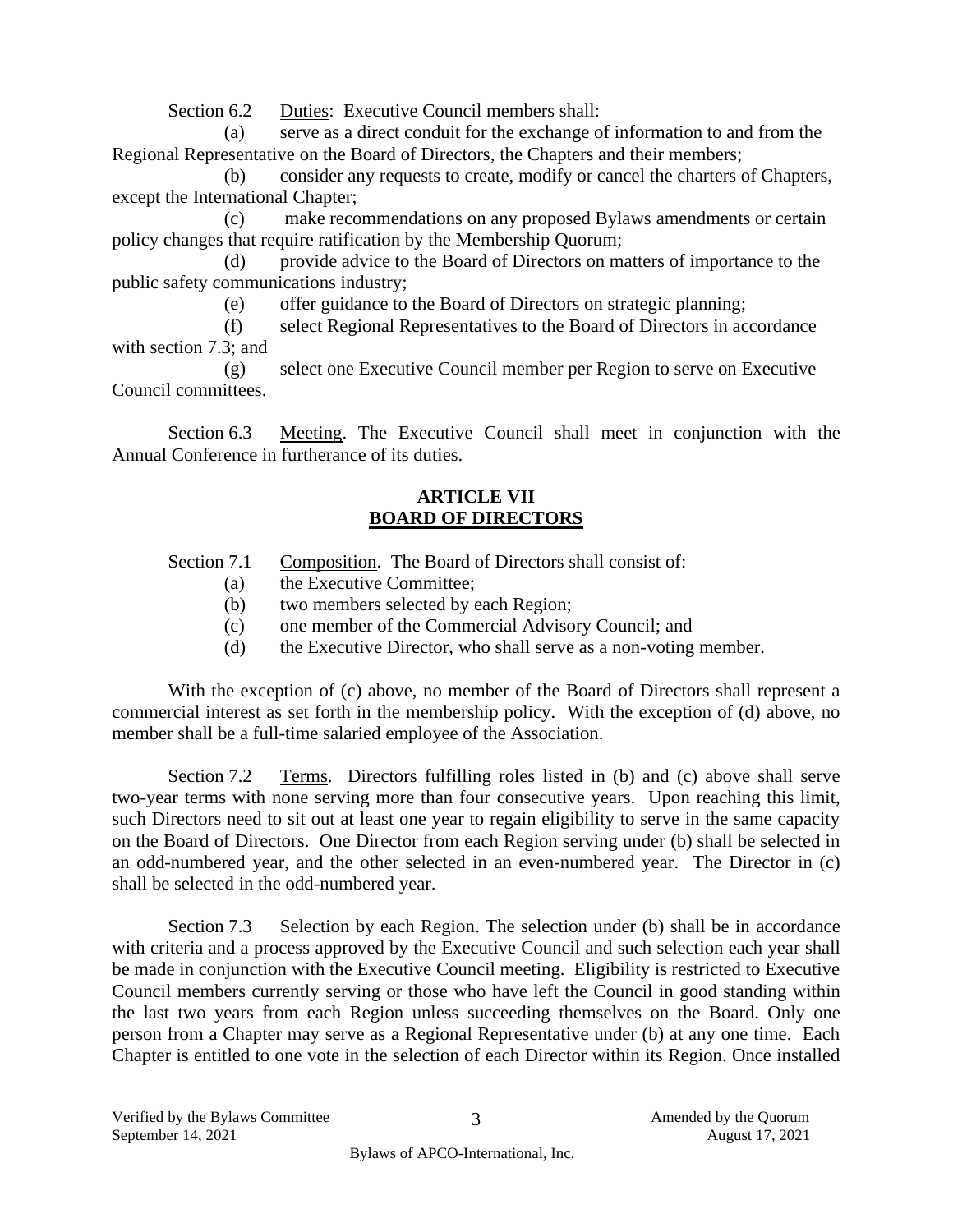as Directors, such Regional Representatives shall cease service on the Executive Council throughout their term or terms on the Board.

Section 7.4 Selection by the Commercial Advisory Council. The selection under (c) shall be made prior to September 1 in each odd-numbered year in accordance with policy.

Section 7.5 Vacancies. A vacancy under (b) or (c), other than a temporary vacancy expected to last less than ninety (90) days, or a vacancy occurring less than ninety (90) days prior to expiration of the Director's term, shall be filled by a caucus by the applicable Region under (b) or by the Commercial Advisory Council under (c) for the remainder of the term. Time spent completing the unexpired term which totals twelve (12) months or more shall count against the term limit specified in Section 7.2; anything less than twelve (12) months shall not count against the term limit specified in Section 7.2.

Section 7.6 Duties. The Board of Directors shall:

(a) approve the annual budget or any change to the approved annual budget, except the Executive Committee and/or the Executive Director may make modifications which are within pre-defined limits that the Board of Directors establishes;

(b) approve the purchase or sale of real property by the Association, except that it may grant authority to the Executive Committee and/or the Executive Director to enter into contracts to purchase or sell real property subject to compliance with pre-defined limits established by the Board of Directors;

(c) establish standing committees to assist in accomplishing the purposes of the Association;

(d) establish new projects under the APCO Project Series;

(e) review and approve the Association's goals and objectives as recommended by the Executive Committee;

(f) review and approve the Executive Director's goals and objectives for the Association staff and management team;

(g) report its activities. Each Director has the responsibility to issue a formal report to his/her constituency;

(h) attend the annual meeting of the Executive Council; and

(i) perform other duties as may be otherwise specified in these Bylaws or as may be required by the Board of Directors of itself.

Section 7.7 Voting. Actions by the Board of Directors shall require the vote of a majority of those at any meeting at which a quorum is present, except changes to policy shall require at least two-thirds (2/3) approval of the voting membership of the body.

Section 7.8 Meetings. The Board of Directors shall meet quarterly but may convene more or less frequently as the body itself may agree.

Section 7.9 Action by Petition. Should more than one-third  $(1/3)$  of the number of Chapter Presidents or members of the Executive Council petition the President in writing regarding a single issue, other than amendment of the Bylaws, the President shall poll the Board of Directors in the matter. Should the Board of Directors approve the petition, the President shall forthwith act accordingly.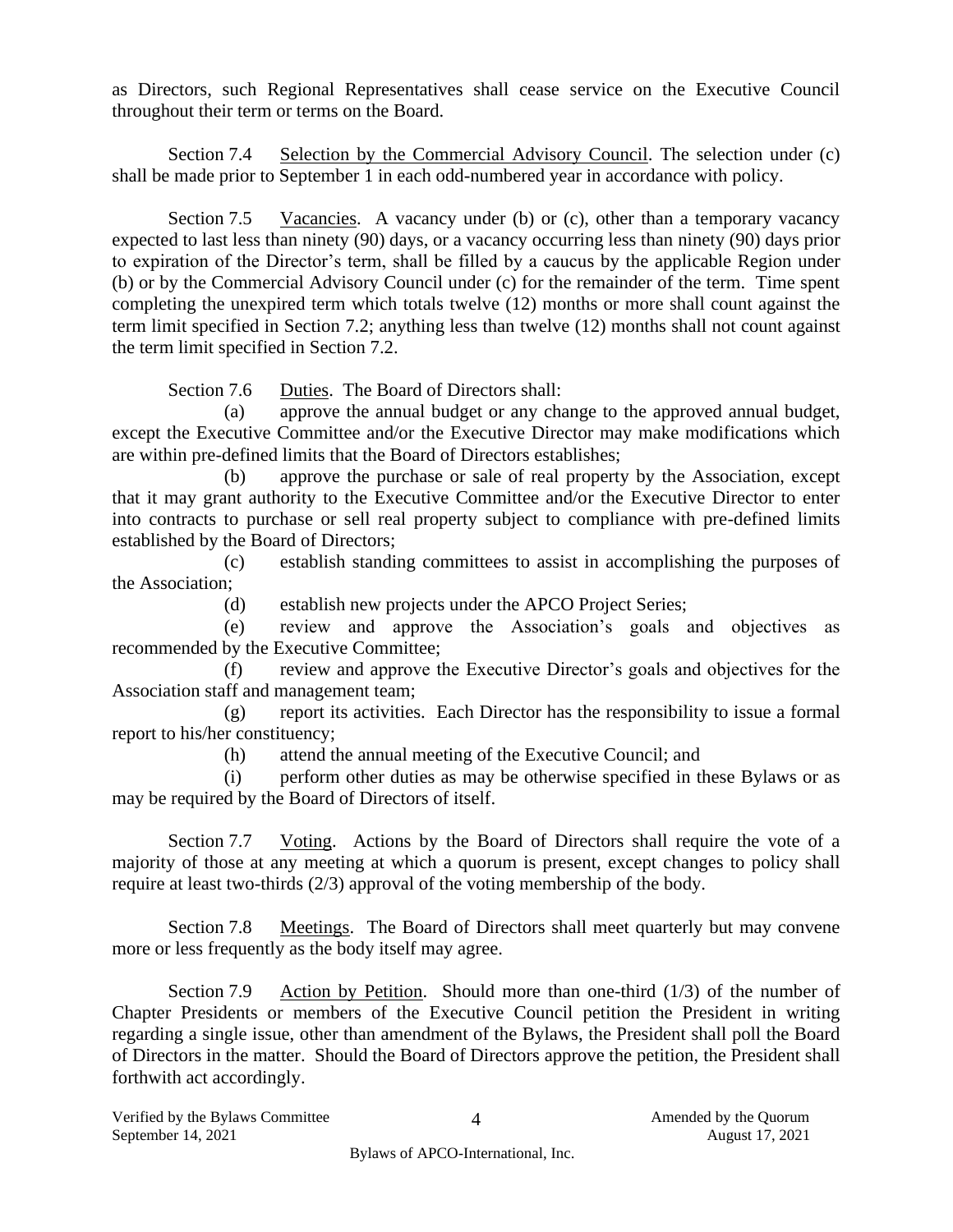Section 7.10 Removal. Any Director, including Executive Committee members under (a) of 7.1, may be removed for reasons of malfeasance, misfeasance, or nonfeasance of duty, or for committing an act that brings significant discredit to the Association. The President may suspend a Director from the performance of his/her duties, including voting privileges, during the period between that person being impeached and the Board of Directors adjudicating the matter. In the event the President is impeached, then the senior member of the Executive Committee who was not impeached may suspend the President from the performance of his/her duties during the period between the President being impeached and the Board of Directors adjudicating the matter. The post occupied by the suspended Director shall remain vacant until such time as the matter leading to the suspension has been adjudicated by the Board of Directors or otherwise appropriately resolved.

#### **ARTICLE VIII EXECUTIVE COMMITTEE OF THE BOARD OF DIRECTORS**

Section 8.1 Authority. The business and affairs of the Association shall be managed by an Executive Committee of the Board of Directors, which may exercise all such powers of the Association and do all such lawful acts on its behalf as are not forbidden by statute, the Certificate of Incorporation or these Bylaws and are not specifically reserved to be performed by others in these Bylaws.

Section 8.2 Composition. The Executive Committee consists of the following:

(a) a President who shall advance from the position of First Vice-President;

(b) a First Vice-President and a Second Vice-President who shall be elected by the voting-eligible membership of the Association;

- (c) the Executive Director who shall serve as a non-voting member; and
- (d) the Immediate Past President.

Section 8.3 Duties. The Executive Committee shall:

(a) prepare and maintain an annual budget for the Association;

(b) provide oversight and direction to the Executive Director;

(c) maintain the Association Strategic Plan and set goals and objectives in accordance with such plan;

(d) create special committees and/or task forces for a limited duration or purpose (i.e., non-standing) as may be useful from time to time; and

(e) perform all functions and do those acts that are not specifically reserved in these Bylaws to be performed by others.

Section 8.4 Terms of Office. Members of the Executive Committee shall serve from the time they are installed in office until their successors are installed in office unless they are removed, resign, otherwise vacate the office or become ineligible by virtue of engaging in a commercial capacity as set forth in the membership policy. Normally, officer installation shall occur during the Association's Annual Conference, but may occur at such other time as may become necessary due to the filling of a vacancy or other cause.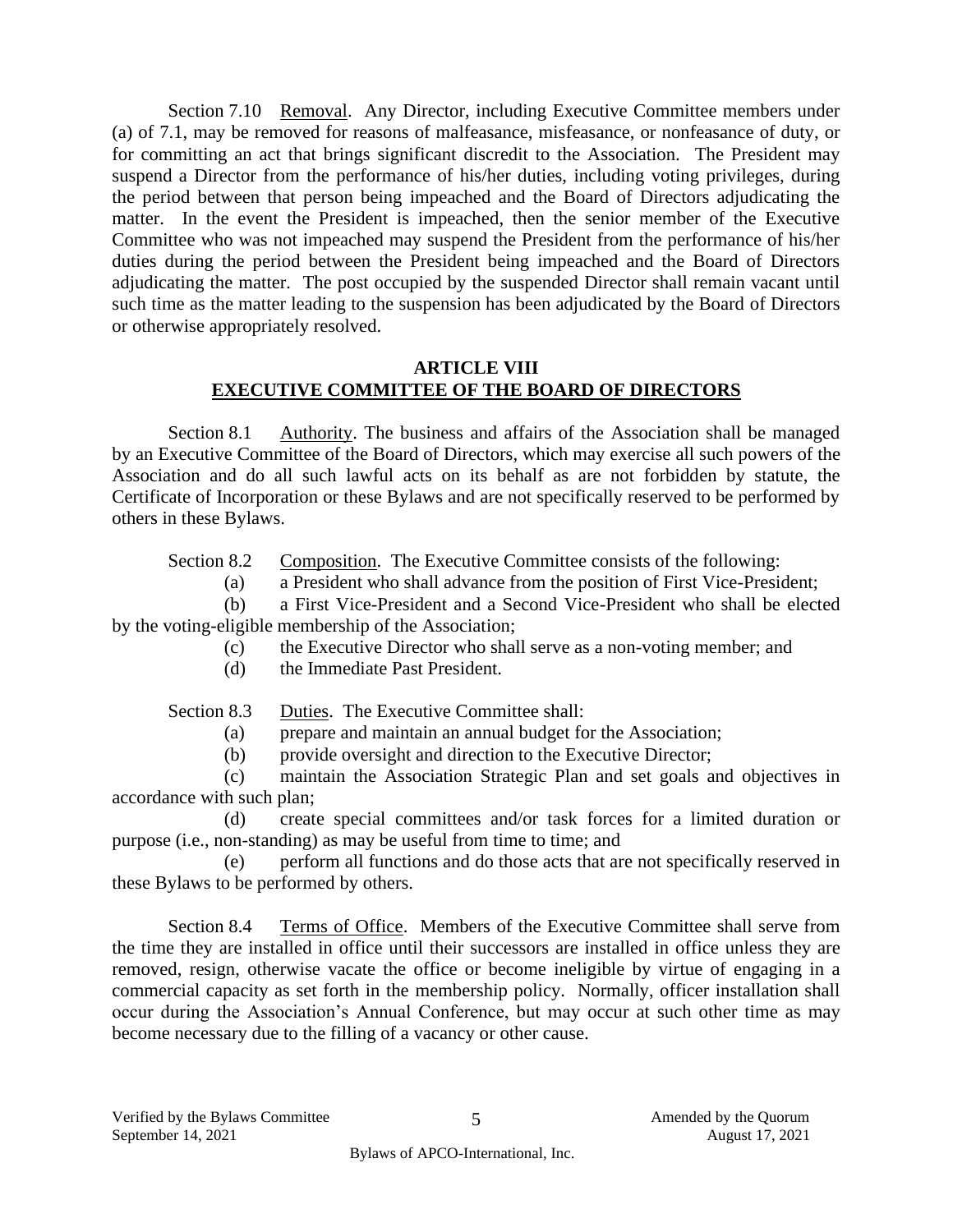Section 8.5 Succession and Election. The First Vice-President shall automatically succeed to the office of President. The incoming First Vice-President and Second Vice-President shall be elected by a simple majority vote of the Association's members casting ballots in accordance with procedures established by the Board of Directors.

Section 8.6 Qualifications. Candidates for First Vice-President and Second Vice-President shall meet or exceed the minimum qualifications listed below:

(a) be a voting-eligible Member in good standing serving in a noncommercial capacity as set forth in the membership policy;

- (b) be a citizen of the United States; and
- (c) other criteria as established by policy.

Section 8.7 Meetings and Voting. The Executive Committee shall meet and conduct the business of the Association at such times and places as the President or a majority of the Officers shall indicate. The President shall advise the Board of Directors of any significant actions taken at meetings of the Executive Committee.

#### **ARTICLE IX OFFICERS**

Section 9.1 The President shall:

(a) preside at all Association business meetings, except as provided in this Article and as determined during the Annual Conference;

(b) serve as Chair of the Board of Directors and the Executive Committee;

(c) serve as Chair of the Board of Directors of the Public Safety Foundation of America and as the President of the International Chapter;

- (d) make appointments to fill vacancies in accordance with this Article;
- (e) keep the membership appropriately informed; and
- (f) perform such other duties as may be required that are not specifically assigned to others.

Section 9.2 The First Vice-President shall:

(a) serve in the absence of the President;

(b) preside over the portion of the Board of Directors meeting at which the proposed budget for the ensuing year is being considered;

(c) serve on the Board of Directors of the Public Safety Foundation of America and as the Secretary of the International Chapter; and

(d) perform such other duties as may be required that are not specifically assigned to others.

Section 9.3 The Second Vice-President shall:

(a) serve in the absence of the President and First Vice-President;

(b) serve on the Board of Directors of the Public Safety Foundation of America and as an officer of the International Chapter; and

(c) perform such other duties as may be required that are not specifically assigned to others.

Verified by the Bylaws Committee  $\overline{6}$  6 Amended by the Quorum September 14, 2021 August 17, 2021

6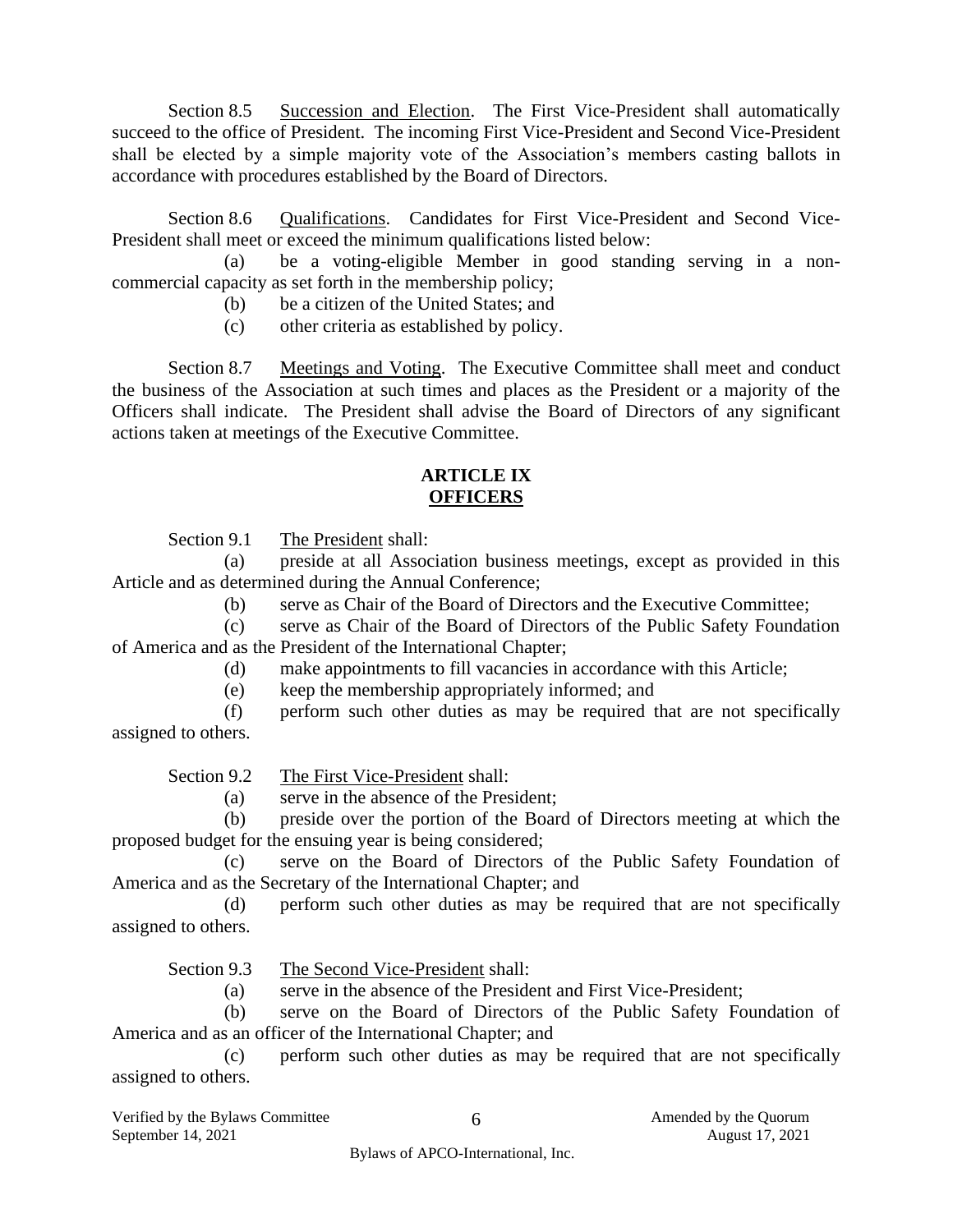Section 9.4 The Immediate Past President shall:

(a) participate in meetings of the Executive Committee and the Board of Directors in an advisory capacity, but with full voting rights, for the year following the conclusion of the term as President;

(b) serve on the Board of Directors of the Public Safety Foundation of America and as an officer of the International Chapter; and

(c) perform such other duties as may be required that are not specifically assigned to others.

Section 9.5 Vacancies. A vacancy in the office of President or First Vice-President, other than a temporary vacancy expected to last less than ninety (90) days, shall be filled by advancement-in-rank by the next lower ranking elected officer. Such advancement-in-rank shall be in an "Acting" capacity.

(a) A vacancy in either the office of Second Vice-President or Immediate Past President, other than a temporary vacancy expected to last less than ninety (90) days, shall be filled by an appointment made by the President. Such appointment shall be subject to review and approval as follows: i) certification by the Credentials Committee that the appointee satisfies the eligibility requirements for service on the Executive Committee; ii) confirmation by the remaining members of the Executive Committee; and iii) ratification by the Board of Directors.

(b) A vacancy in the offices of President, First Vice-President, Second Vice-President or Immediate Past President that occurs after April 1 or otherwise is expected to last less than ninety (90) days may be left vacant until the next regular election of officers or the return of the currently elected officer. Such decision to leave the office vacant shall require a majority vote of the remaining members of the Executive Committee with prompt notice provided to the full Board of Directors.

#### **ARTICLE X MISCELLANEOUS MEETING PROVISIONS**

Section 10.1 Quorum. At all meetings of the Executive Committee, the Board of Directors, or any committee or council of the Association, a majority of the voting membership of the respective body shall be necessary and sufficient to constitute a quorum for the transaction of business, and the vote of a majority of those at any meeting at which a quorum is present shall be the act of that respective body, except as otherwise provided herein. If a quorum shall not be present at any meeting of the body, the members thereat may adjourn the meeting from time to time, without notice other than an announcement at the meeting, until a quorum shall be present.

Section 10.2 Meetings by Telephone or Web Conferencing. Any one or more members of the body may participate in any meeting by means of telephone or web conferencing or similar communications equipment allowing all persons participating in the meeting to hear each other at the same time.

#### **ARTICLE XI EXECUTIVE DIRECTOR**

Section 11.1 Executive Director. The appointment and removal of the Executive Director shall be the decision of the Executive Committee with the consent of two-thirds (2/3) of

Verified by the Bylaws Committee  $\overline{7}$  T amended by the Quorum September 14, 2021 August 17, 2021

Bylaws of APCO-International, Inc.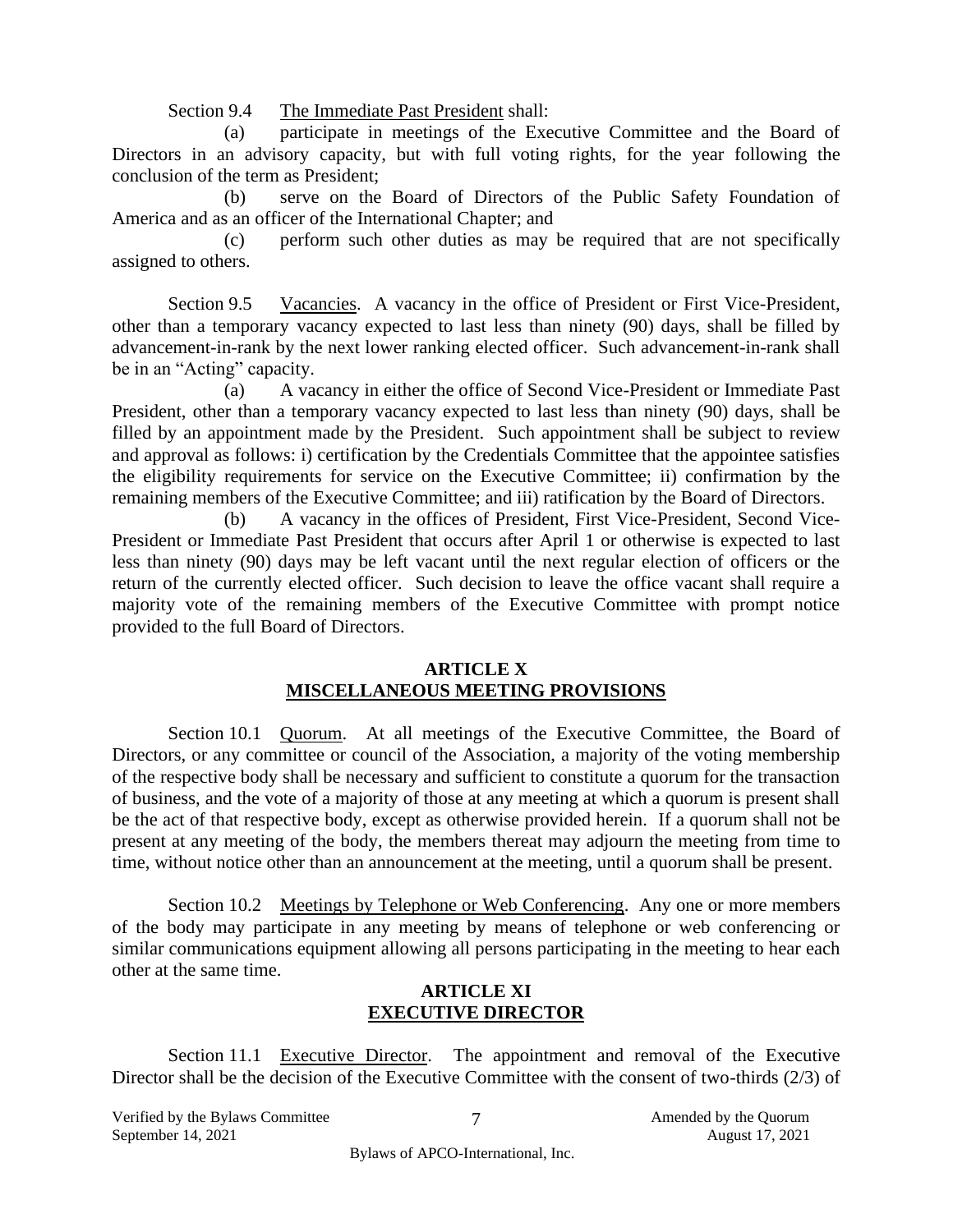the Board of Directors. The Executive Director is directly responsible to and shall report to the Executive Committee. All other staff shall be hired by and report to the Executive Director, except that an individual retained as Controller shall report discrepancies directly to the Executive Director, the Executive Committee and/or the Board of Directors as appropriate in the professional conduct of his/her responsibilities.

#### **ARTICLE XII MEMBERSHIP DUES**

Section 12.1 Dues. The members shall pay annual dues to the Association under a structure and policy established by the Membership Quorum. Adjustments in accordance with the cumulative or average change in the Consumer Price Index (CPI) rounded to the nearest U.S. dollar for the preceding calendar year or years since the last increase may be approved by the Board of Directors. Increases exceeding the CPI require approval by the Membership Quorum.

#### **ARTICLE XIII GENERAL PROVISIONS**

Section 13.1 Interest of Members. No member of the Association shall have any right, title or interest in or to the whole or any part of the property or assets of the Association. No member shall be entitled to either the whole or any part thereof in the event of the termination of his/her membership in the Association. No such person or persons shall be entitled to share in the distribution of any of the corporate assets upon the dissolution of the Association.

Section 13.2 Dissolution. All Officers of the Association shall be deemed to have expressly consented and agreed that upon dissolution or winding up of the affairs of the Association, whether voluntary or involuntary, the assets of the Association (after all debts have been satisfied) remaining in the hands of the Association shall be distributed, transferred, conveyed, delivered, and/or paid over exclusively to an organization of similar purposes which would then qualify under the same provisions of Section 501(c) of the Internal Revenue Code and its Regulations as they now exist or as they may hereafter be amended. These funds will be disbursed in such amounts as the Membership Quorum or Board of Directors by a two-thirds (2/3) vote may determine or as may be determined by a court of competent jurisdiction upon application of the Executive Committee.

Section 13.3 Indemnification. The Association shall, to the full extent of its power to do so, indemnify any and all present and former officers, Board of Directors, Executive Council members, employees, committee or council members and other agents of the Association against expenses, including attorneys' fees, judgments, fines and amounts paid in settlement actually and reasonably incurred by them in connection with any action, suit or proceeding in which they, or any of them, are made parties, or a party, by reason of their being or having been officers, directors, employees, committee or council members, or agents of the Association. The Association shall not indemnify in relation to matters as to which any such person shall be finally adjudicated in any such action, suit, or proceeding not to have acted in good faith in the reasonable belief that his/her action was in the best interest of the Association, or, with respect to any criminal action or proceeding, where such person is finally adjudged to have had reasonable cause to believe that his/her conduct was unlawful. Such indemnification shall not be deemed

Verified by the Bylaws Committee  $\overline{8}$  and  $\overline{8}$  Amended by the Quorum September 14, 2021 August 17, 2021